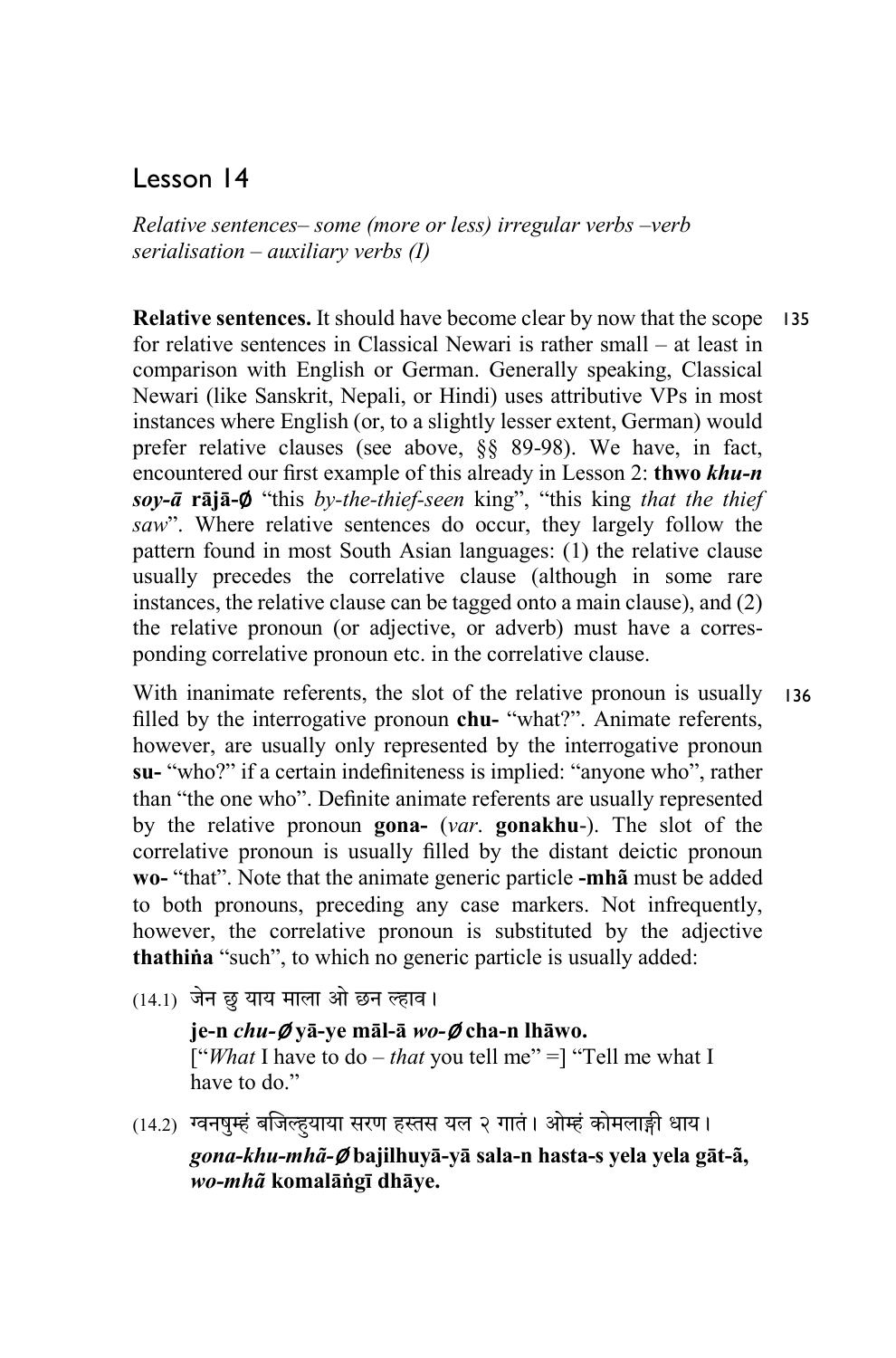"*The one who* got blisters on her hand because of the sound of the rice-mortar – *that one* has (the most) delicate body."

(14.3) <थ्व> पृथ्वीमण्डलश सहस्र २ राजापनिस्यं ग्वनह्यं राजाया चरनकमलस सेवलपं चोंग्व। थथिंग्व राजा चक्रवर्त्ती श्रीवन्त विक्रमकेसरी नाम दस्यं चोंग्व।

**thwo pṛthwīmaṇḍala-s sahasra sahasra rājā-pani-sẽ**  *gona-mhã* **rājā-yā caraṇakamala-s sebalap-ã coṅ-a** *thathiṅa* **rājā cakrabartī śrībanta bikramakeśarī nām-**∅ **da-sẽ coṅ-a.**  "There once was in this world a king, a splendid universal ruler by the name of Vikramakeśarin, at whose feet thousands and thousands of kings served." ["At *whose* feet ... served – *such a* king ..."]

(14.4) इन्द्र थें सर्व्वाङ्गंसन्दर गोनह्मंया विद्याधरीपनिस्यं गणकीर्त्तना खं ल्हायव।

**indra-thẽ sarbāṅgasundara-**∅ *gona-mhã-yā* **bidyādharī-pani-sẽ guṇakīrtanā-**∅ **khã-**∅ **lhāy-uwo.** "(He was) beautiful in all limbs like Indra, *whose* praises the celestial musicians (constantly) sing."

(14.5) थ्वयाके सुनानं लक्ष छि १००००० टंका बिय फयीव ओम्हा थ्व वेश्यान काय। **thwo-yāke** *sunā-n-ã* **lakṣa chi ṭaṅkā- bi-ye phay-iwo**  *wo-mhā-*∅ **thwo beśyā-n kā-yu.**

"This courtesan will accept *anyone who* can give her one lakh taṅkās."

- Relative adverbs are usually formed on the basis of the stem **go** (*var*. 137**ga-**) "which?"; the correlative adverb is represented either by **wo**, or by the corresponding adverb in **a-**, e.g. **gana** "where?" – **ana** "there", **gathẽ** "how" – **athẽ** "thus" etc. Sentences of this type are exceedingly rare in the NVP.
	- (14.6) गो कुन्ह छन विवाहा जुयुव ओ कुन्ह रात्रीस सकल अलंकालन तियाव स्वामिओ नपा सुरतसुख म यास्यं ... छन जे नपा लात वय माल।

*go kunhu* **chan-**∅ **bibāhā juy-uwo** *wo kunhu* **rātrī-s sakala alaṅkāra-n tiy-āwo swāmī-wo napā suratasukha-**∅ **ma yā-sẽ ... cha-n je-**∅ **napā lāt-a wo-ye māl-a.** 

"On the night of the day *on which* you will get married, you must wear all your jewellery and without having made love to your husband ... come to meet me."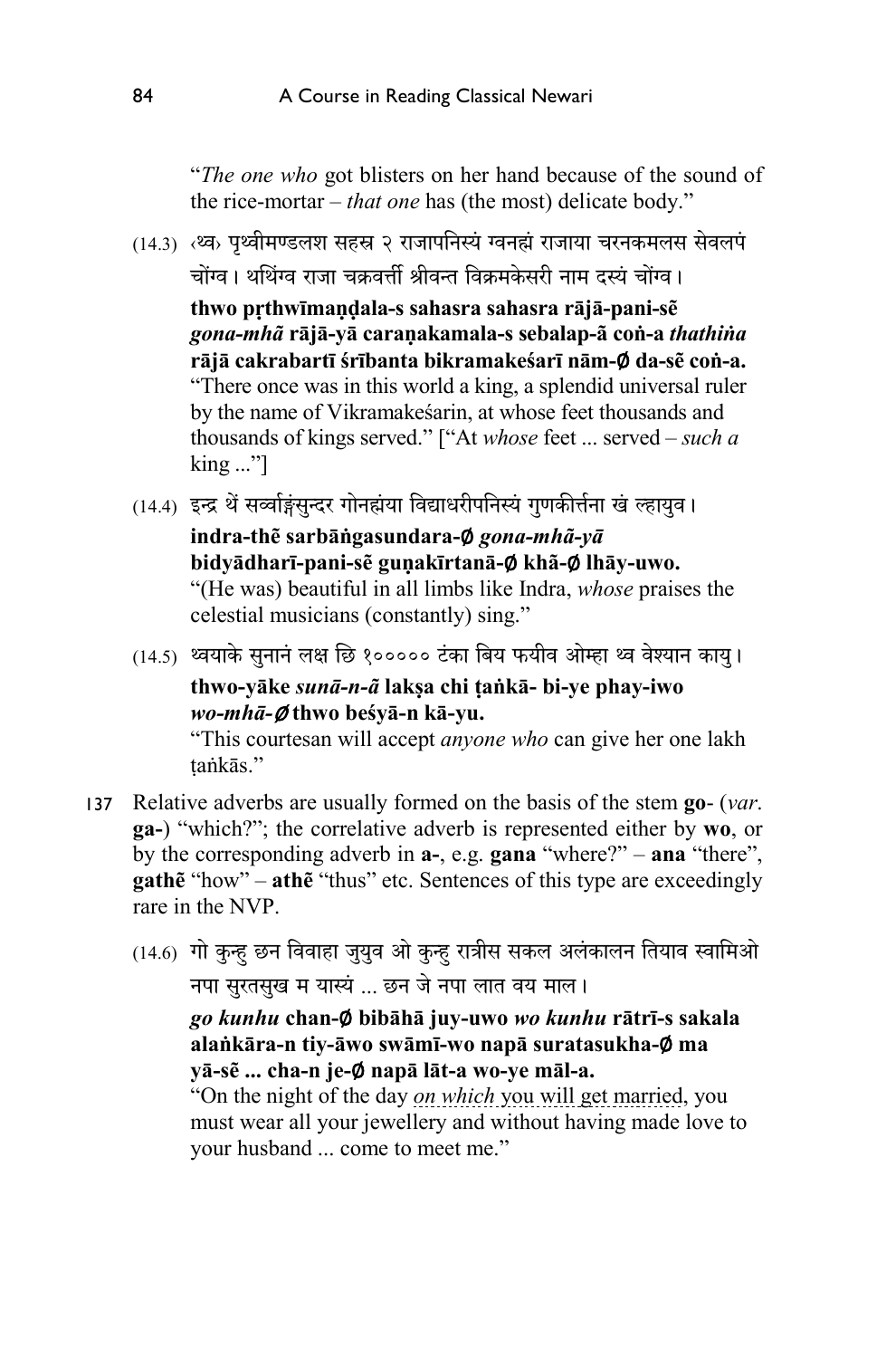*gana* **chi-mi-sẽ hay-ā** *ana* **tolat-āwo tāth-iwo.** "Leave (them) where you have found (them)." ["*Where* you have found them – *there* leave them."]

**Irregular verbs.** A handful of verbs do not conform readily to the 138rather neat regularity of Classical Newari verb morphology. Besides the oscillation of some verbs between the patterns of Classes II and III, there is a small group of dysillabic verbs with invariable stem-final -**t**: **tolate** "to abandon", **salate** "to call". These verbs are closely aligned to the the verbs of Class V, showing the same pattern of stem gradation: **tolat-**, **tolata-**, **tolatal-**, **tolatala-**, **tolatalaṅā-**. The stative participle is formed with  $\{-\mathbf{u}\}\$  (*var*.  $\{-\mathbf{o}\}\$ ) added to the zero grade stem, or with {**-wo**} added to the first grade stem. The verb **tāthe** "to leave behind" follows the same pattern.

|                             | tolate                                  | salate      | tāthe                          |
|-----------------------------|-----------------------------------------|-------------|--------------------------------|
| perfective past             | tolatal-ã                               | n.t.        | tāthal-ã                       |
| perf. part.                 | tolat-ā                                 | salat-ā     | tāth-ā                         |
| converb in $\{-\bar{a}wo\}$ | tolat-āwo                               | salat-āwo   | tāth-āwo                       |
| stative part.               | tolata-wo                               | sala-tu     | tātha-wo,<br>tāth-o,<br>tāth-u |
| non-past                    | tolatay-u,<br>tolatay-uwo,<br>tolat-iwo | salatay-iwo | tāthay-u                       |
| imperative                  | tolat-ene<br>tolat-ine                  | n.t.        | tāth-i                         |
| cond. conv.                 | tolatala-sā<br>tolatalanā-wo            | n.t.        | n.t.                           |
| coverb <sup>*</sup>         |                                         | salat-ã     | tātha-sẽ                       |

 $\ddot{\phantom{a}}$ \*) For the coverb in {**-sẽ**}, see below, § 148.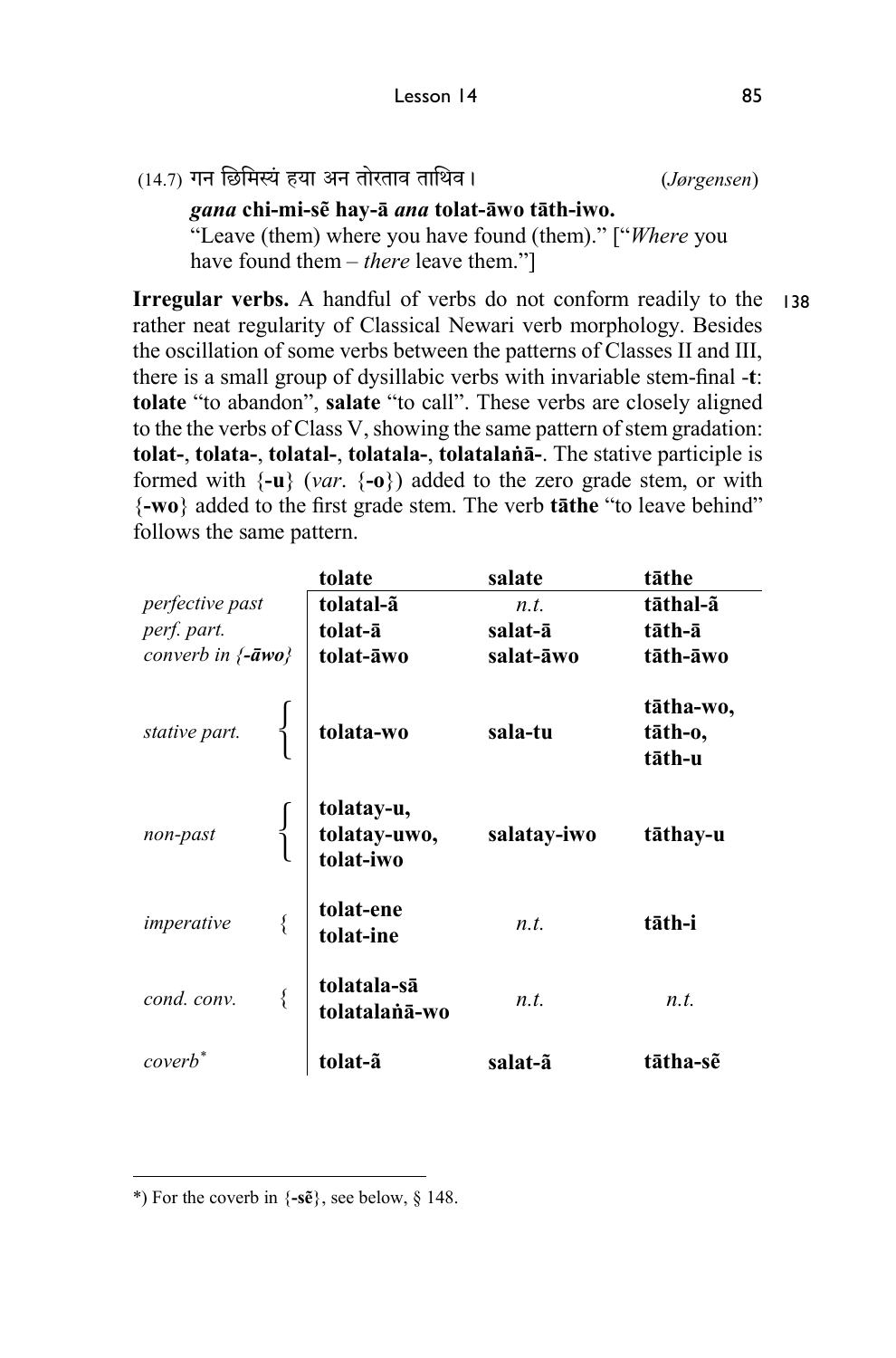NB – The stem-final element **-tala-** is best explained as the morphologised verb **taye** (**tal-**) "to put"; the idiosyncrasies of stem gradation in Class V verbs are also best explained as instances of verb stems morphologised as derivational suffixes. See KANSAKAR (2005) and references therein.

- **Verb serialisation.** Classical Newari makes ample use of a wide range 139 of auxiliary verbs in order to express modality, aspect, *aktionsart*, or honorificity. Most of these auxiliary verbs are construed with either the verb noun, or with the coverb (see below, § 148), although the converb in {**-āwo**}, the perfective participle, the stative participle, the reduplicating converb, and the zero and second grade stems also occur. In this section, we will introduce the modal auxiliaries and those aspectual auxiliaries that are construed with the verb noun. Note that with the exception of **teyake** "to be about to", all of the verbs presented here have retained their primary lexical meaning alongside their grammatical function, which suggests that the process of grammaticalisation was still at its early stages in the language of the late seventeenth century.
- 140 *jiye (jil-) "to be able, to succeed"*: The most frequently encountered form of this auxiliary verb is the stative participle **jiwo**.
	- (14.8) अनेक जलन सोयानं जे भण्डालस थथिंग्व रल लुयके म जीव।

## **anek jatna-n soy-ānã je-**∅ **bhaṇḍāra-s thathiṅa ratna-**∅ *luyak-e ma ji-wo.*

"Even if one were to search with great effort, one *could not find* such a jewel in my treasury."

- *teye (tel-) "to be allowed, proper"*: Besides in its lexical meaning, this modal auxiliary can be used with NEG **ma** to form negative imperatives. Apart from the stative participle **tewo**, the most frequently encountered forms are the perfective past **telo** (also: **telã**, **tela**) and its irregular variant **tele** (the latter only with NEG **ma**). 141
	- (14.9) � काय तेवר) *Jørgensen*)

**thwo-**∅ *kā-ye te-wo***.**  "This *must be accepted*."

 $(14.10)$  भो राजन। अपसन्न जुय म टेरे। जेन खं कंने।

**bho rājan-**∅**,** *aprasanna ju-ye ma tel-e***. je-n khã-**∅ **kan-e.** "O king, *do not be displeased*! I shall tell (you) a story."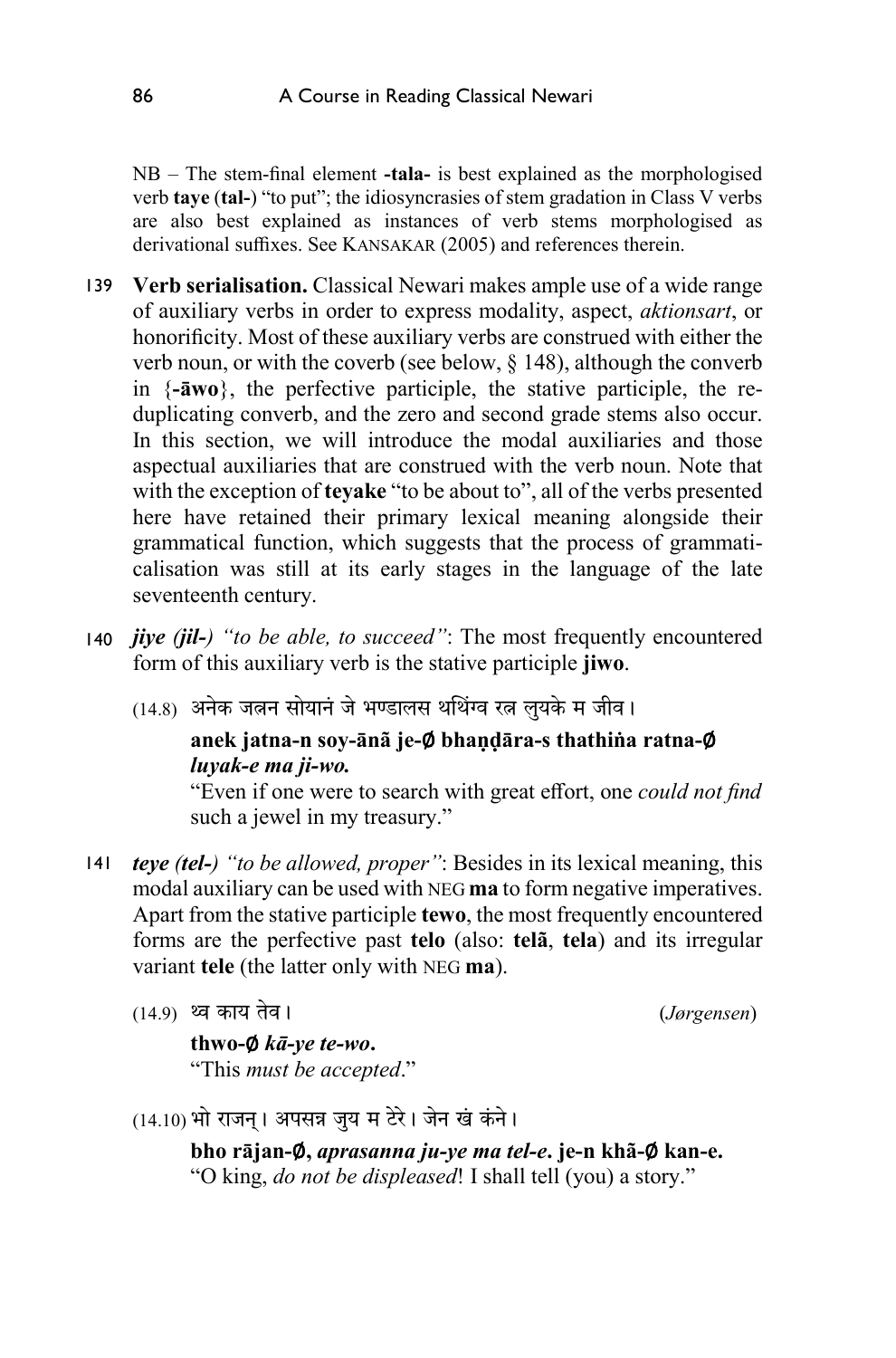```
(14.11)थ्वतेन छेजे थे चोने म तेलो।
```
**thwoten cheje-**∅ **the** *con-e ma tel-o***.** 

"Therefore, *it is not proper* for us *to stay here*."

*teyake "to be about to"*: Formally the causative of **teye** (**tel-**) "to put", 142 this verb is invariably used as an auxiliary describing an action as about to be performed. The verb **tene** (*var*. **tāne**) "to begin" can fulfil the same function.

(14.12) थथ्यं धायाव राजा सेवा धायाव वने तेयकरं।

**thathẽ dhāy-āwo rājā-**∅ **sebā dhāy-āwo** *won-e teyakal-ã***.**  "Having thus spoken, he paid his respects to the king and *turned to go*."

(14.13)राजान थर्थिङ सुख राज्य छादरपाव सेवकया निर्मित्तिन थव प्राणतों तोरते तेयकव ।

> **rājā-n thathiṅa sukha rājya-**∅ **chādalap-āwo sebaka-yā nimittin thawo prāṇa-tõ** *tolat-e teyak-awo***.**

"The king *was ready to part* even with his life for the sake of (his) servant, giving up such a happy reign."

 $(14.14)$  मृतक जोने तानङास्यं मृतक था हालं।

**mṛtaka-**∅ *jone tāna-ṅāsẽ* **mṛtaka-**∅ **thā hāl-ã.**  "*When* (he) *was about* to seize the corpse, the corpse climbed upward."

*dhune "to finish"*: This verb is mostly used as an aspectual auxiliary; 143it marks the action denoted by the preceding verb noun as completed, expressing the notion "already" (*cf*. H. **cuknā**, Np. **saknu**), although it is still also used in its lexical meaning. More often than not, the perective past ends in {**-o**}. The causative **dhunake** is used in the same way with no appreciable difference in meaning.

 $(14.15)$  आमो खा जेन सेय धुनो।

**āmo khā-**∅ **je-n** *se-ye dhun-o***.**  "I *already know* that."

 $(14.16)$  लिथे नय धुनकाव पुथी खुय भालपाव चोनं।

**lithẽ** *na-ye dhunak-āwo* **'puthī-**∅ **khu-ye' bhālap-āwo con-ã.**  "Then, *when he had finished eating*, he was considering to steal the book."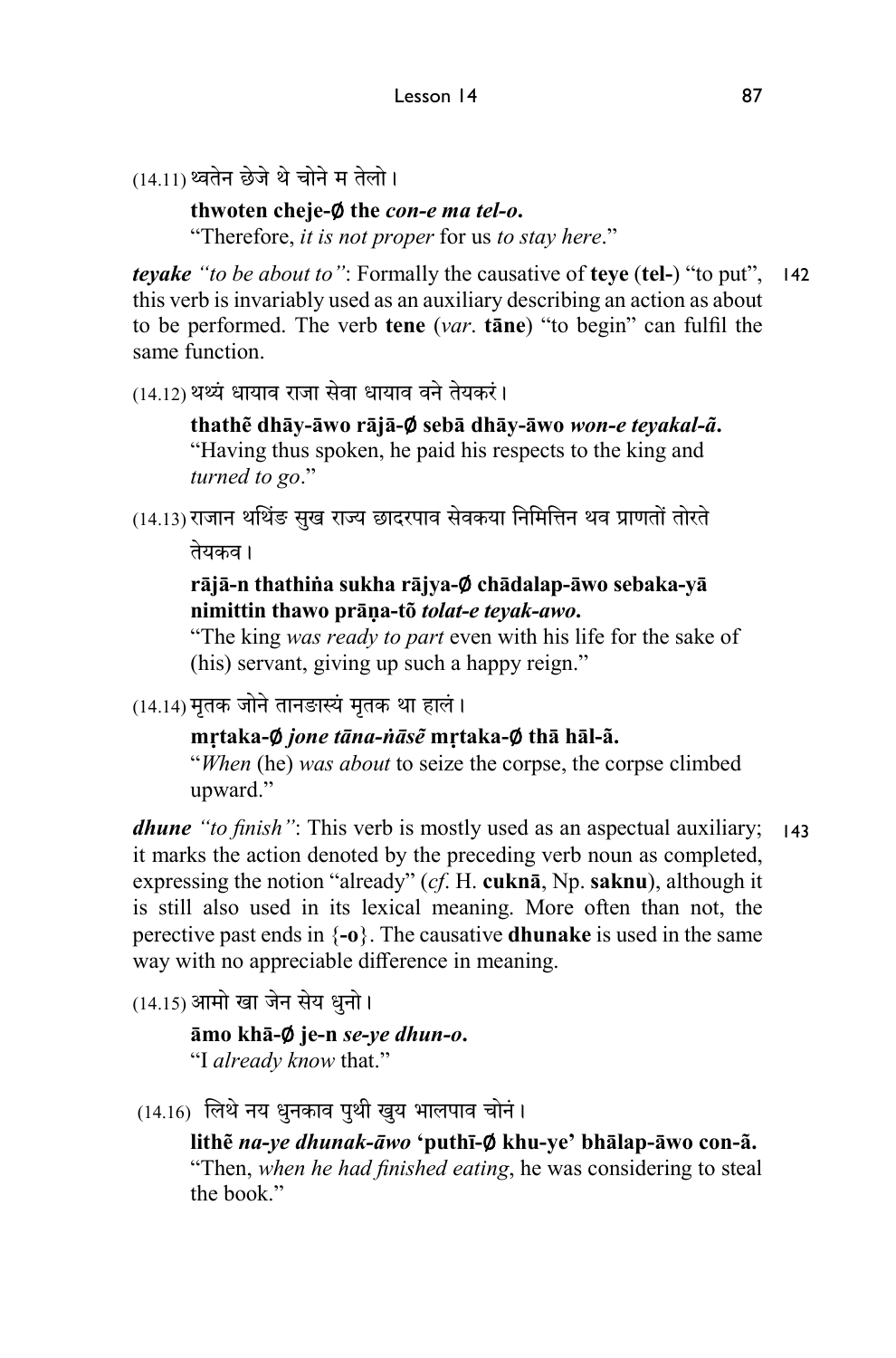- 144 *phaye (phat-, phal-) "to be able"*: The forms of this modal auxiliary oscillate between Classes II and III; the most frequently encountered form is the stative participle **phawo**:
	- (14.17) हे कोतवार। थ्व चौल बालछिन ङ्वा जोङाव बिय म फतसा छ सास्ति याय धकं राजान {आ}ज्ञा बिलं ॥

**'he kotwāl-**∅**, thwo caura-**∅ **bālachi-n ṅhā joṅ-āwo ma phata-sā cha-**∅ **sāsti yā-ye' dhakã rājā-n ājñā bil-ã.** 

"'Officer, if you cannot catch this thief within a fortnight, I will punish you', the king said."

- *biye (bil-) "to give"*: Alongside its lexical meaning, this verb can also 145mean "to allow" if used with a preceding verb noun. With the converb in {**-āwo**}, it can be used to indicate that the action is performed for the benefit of someone else.\*
	- (14.18) छे पुत्री विवाहा याय बिहन धकं फोनं ॥

# **'che-**∅ **putrī-**∅ *bibāhā yā-ye bi-huna***' dhakã phon-ã.**  "'*Allow us to marry* your daughter', they entreated."

 $(14.19)$  थे बोङ याङाव आदरन नकाव देनेयातं छ कोथास लासा लायाव बिलं।

#### **the boṅ-a yāṅ-āwo ādara-n nak-āwo dene-yātã cha kothā-s lāsā-**∅ *lāy-āwo bil-ã***.**

"He led him there and fed him respectfully, and *prepared* a bed (*for him*) in a room to sleep."

*māle "to be necessary"*: As befits a verb that refers to a state rather 146 than to an action, the most widely attested form of **māle** is the stative participle. With a preceding verb noun, it usually conveys the notion "must". With NEG **mu** (never **ma**), it means that an action does not need to be performed.

 $\overline{a}$ 

<sup>\*)</sup> In NVP, this usage is still rare; in most instances where **biye** is preceded by a converb in {**-āwo**}, it denotes an actual act of giving, e.g. **babun khaḍgan sir**  *chedalapāwo bilasā* **śūdraka rājā mwāyiwo** "if the father *cuts off* his head with (his) sword *and gives* it (to the Goddess as an offering), King Śūdraka will be brought back to life". The example in (14.19) (which is also quoted in JØRGENSEN 1941 § 164) is one of the few instances in the text of NVP for this more or less fully grammaticalised usage of **biye** (another will be encountered in the exercises!).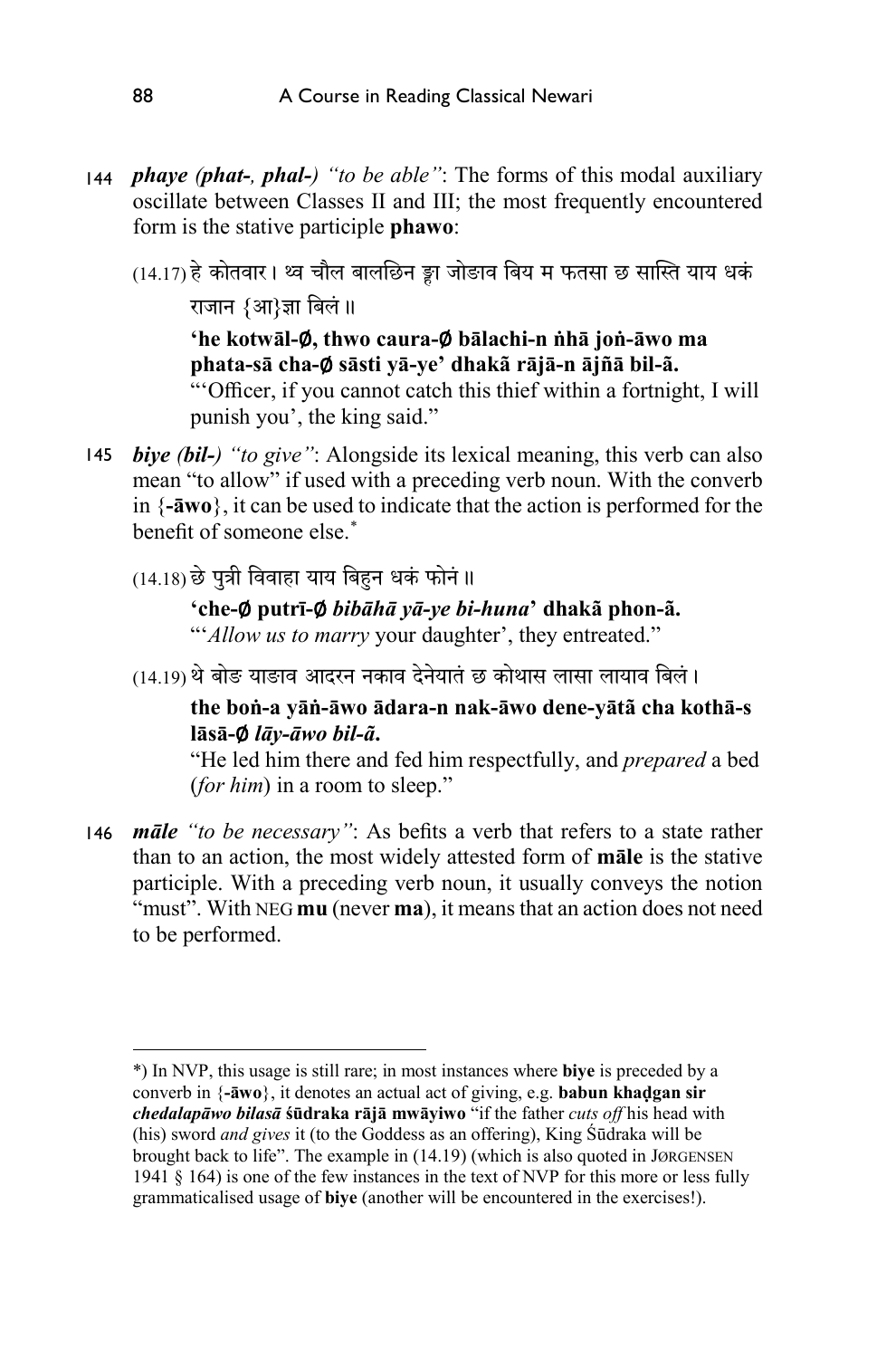(14.20) थ्व दाकों सूर्य्य उदय म जुबलं माल।

**thwo dākõ-**∅ **sūrya-udaya-**∅ **ma ju-bal-ã** *māl-a***.** 

"All of this [*is necessary*=] has to happen before sunrise."

 $(14.21)$  चतुईशीया रात्रिस मेंवन म खंनकं छलपोल जे समीपस बिज्याय माल।

**caturdaśī-yā rātrī-s mewo-n ma khan-akã chalpol-**∅ **je-**∅ **samīpa-s** *bijyā-ye māl-a***.** 

"On the night of the fourteenth, you *must come* to me without anyone else seeing (you)."

(14.22) ओया इहलोकं परलोकं ङ्वाने मु माल। राजा ङ्वाने मु माल। थथे ङ्वाने मु

मालसनं थ्व कन्या तोलतव ।

**wo-yā ihalok-ã paralok-ã** *ṅhān-e mu māl-a***, rājā-**∅ *ṅhān-e mu māl-a***. thathẽ** *ṅhān-e mu māla-sanã* **thwo kanyā-**∅ **tolata-wo.** 

"He *didn't have to be concerned* with this world or with the next, he *didn't have to be concerned* about the king. *Although he didn't have to be concerned* in this way, the let this girl go."